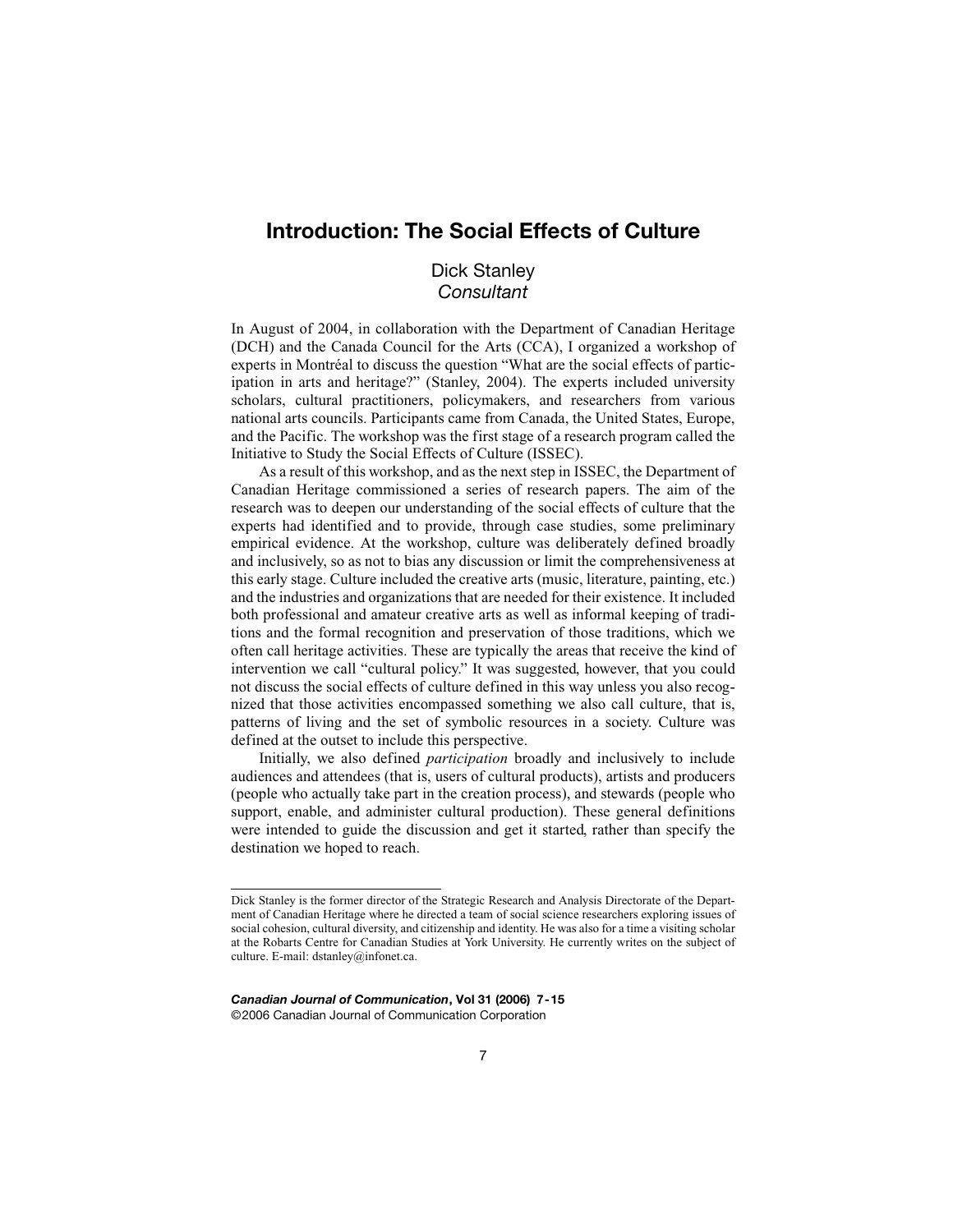The discussion at the workshop was wide-ranging, covering the whole gamut of benefits that can be ascribed to culture: personal (entertainment, enlightenment, etc.); instrumental (improved educational and medical outcomes, etc.); and social (for a full account of the discussion, see Stanley, 2004). Many of these benefits have been identified elsewhere (see, for example, Cowling, 2004; Matarasso, 1997; McCarthy, Ondaatje, Zakaras, & Brooks, 2004; Rao & Walton, 2004; Throsby, 2001), but what was novel in the Montréal discussions was the focus on how culture, the arts, and heritage contribute to citizenship capacity, or, as it was sometimes called, "cultural citizenship" (Andrew & Gattinger, 2005), and the realization, more fully explored below, that the social effects of culture and its benefits, are all interrelated.

The participants at the workshop identified six social effects of culture, arts, and heritage:

- enhancing understanding and capacity for action;
- creating and retaining identity;
- modifying values and preferences for collective choice;
- building social cohesion;
- contributing to community development; and
- fostering civic participation.

At first sight, these effects seem esoteric, arbitrary, and unconnected. A careful examination reveals, however, that there is an underlying connection between them. They are really different stages in the appropriation of cultural content into the public life of members of society. In other words, the end result of cultural participation is the improved capacity to take part in the collective life of society: cultural citizenship. A sample of the resulting studies, which explore in detail these issues, are presented in this special edition of the *Canadian Journal of Communication*. This introduction describes, in detail, the six major effects that are addressed within the case studies that comprised this project. Let us examine each of the six social effects in turn to see how the interconnection works.

### **Enhancing understanding and capacity for collective action**

Encounters with arts or heritage expose people to ideas and understandings, new or old, about how to interpret the world around them. This provides people with a greater diversity of options for social action and relationships. This diversity of options is what Swidler has called social repertoire, or the individual's cultural tool kit. It is out of this repertoire of understandings that individuals craft strategies of action to make their way through life (Stanley, 2005a, 2005b; Swidler, 1998, 2003). Being better equipped for social interaction and having more options available can increase the individual's confidence and capacity for collective action, or what Appadurai (2004) has called "the capacity to aspire." How does cultural participation do this?

Both an encounter with the arts and a heritage experience are quintessentially social events. One of the main motives often cited for participation in cultural activities is the opportunity for socialization—the desire to build and maintain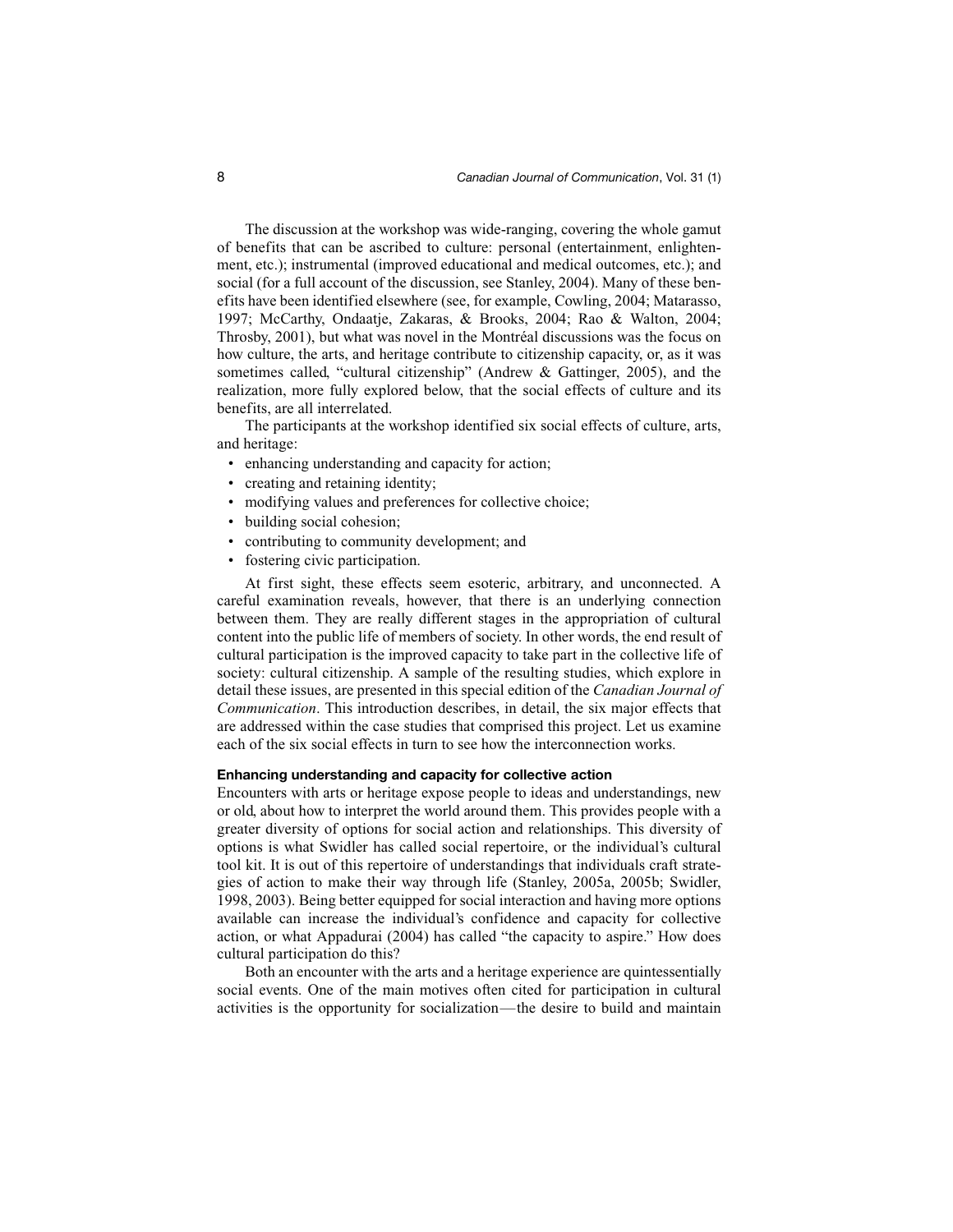relationships, which seems to have a particular affinity to cultural activities (Jeannotte, 2005). Socializing contributes significantly to the individual's ability to receive and appropriate ideas produced during a cultural activity. Group discussion parses the ideas and group consensus validates them: if nothing else, your friends point out the things you missed and share your enthusiasm for the things you did. This, I would argue, is true whether you just saw a movie or read a novel, are organizing a festival, participating in an historic re-enactment, or taking a drawing class. It is true whether you are an artist or part of the audience.

Encounters with the arts and heritage stimulate our thinking in new ways or reaffirm current beliefs. It must be kept in mind here that we are not claiming these effects happen through a single encounter with arts or heritage. Many people sleep through a play or concert, or cannot remember a word that they read. The effects hypothesized in this paper arise from repeated and ongoing engagement with arts and heritage activities.

What makes personal changes in individual repertoire into a social effect is not simply that we talk about the ideas we have been exposed to with our friends, but also that the majority of ideas propagated through the arts and heritage boil down to relationships with others and appropriate behaviour toward others. Even chamber music speaks to a harmony of the listener with the world around her. Therefore, encounters with the arts and heritage change our ideas about social relationships and how to behave toward each other: that is, they are social in their effects.

In this respect, an encounter with the arts, whether as audience member, artist, or curator, challenges our existing ideas about our social relationships and modifies them or reaffirms them. Heritage encounters also modify or reaffirm our ideas about social relationships by confronting us with what the curators think is exceptional, exemplary, and worthy of reverence. By giving us new ways of thinking or reaffirming current beliefs, cultural participation increases our confidence to interact with others around us (the world in general) (Hewitt, 2004; Matarasso, 1997; Muschamp, 2004). Several articles in this volume address the idea that art, heritage, and culture enhance our understanding and capacity for action. Douglas Worts reflects, for example, on the reactions of museum goers to a variety of exhibitions based on his extensive experience and observations as a curator and as a public-arts educator at the Art Gallery of Ontario. Sharon Fernandez recounts how the arts and cultural festival Desh Pardesh launched a wide variety of collective initiatives for social justice by the East Indian and gay communities of Toronto.

#### **Creating and retaining identity**

New ideas and understandings about how to interpret the world around us and a greater knowledge of the diversity of options available for social action and relationships necessarily mean a greater understanding of one's own place in the world and of oneself, one's desires, and one's capacities—in other words, one's identity.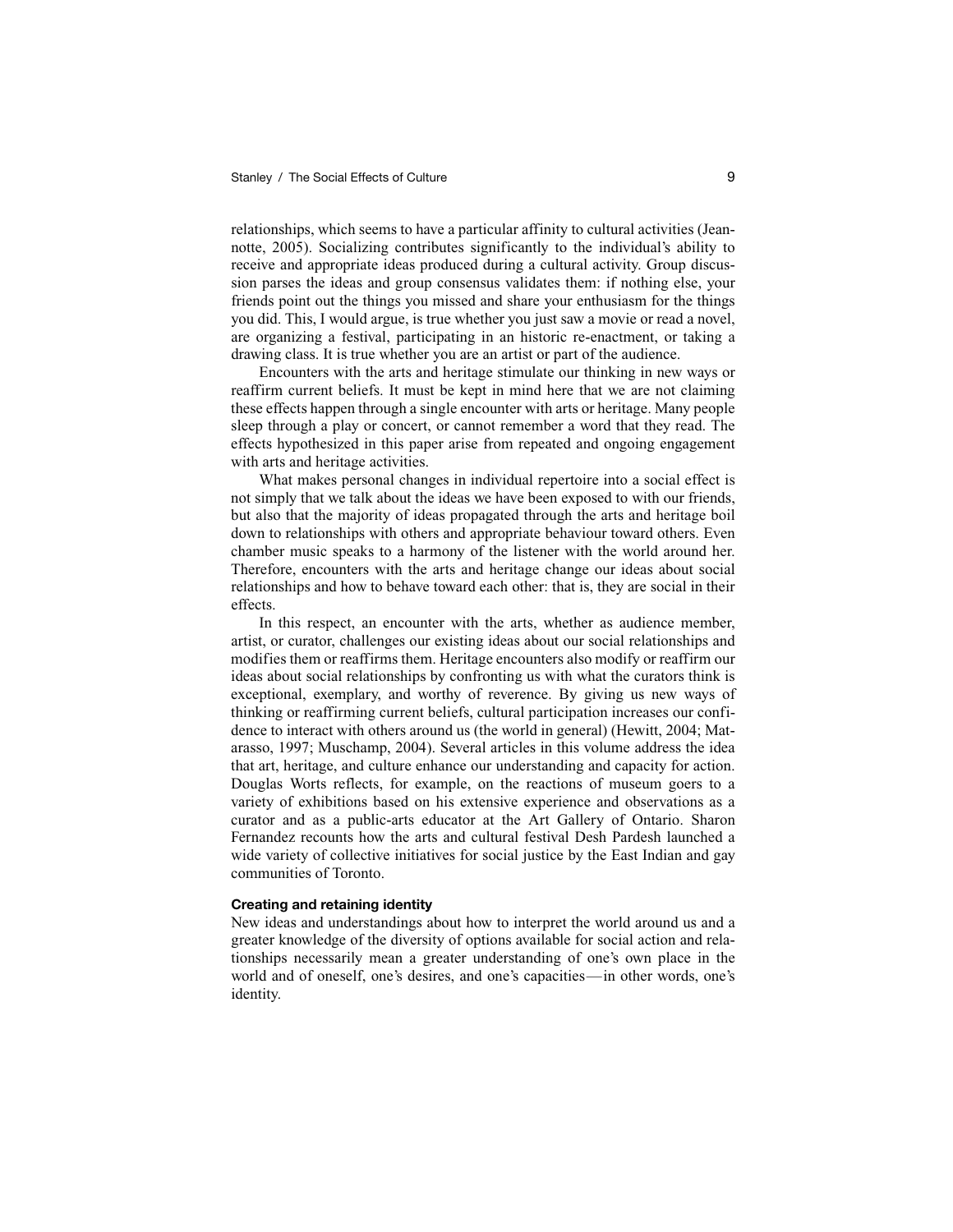Heritage in particular, in dealing with the revered in our past history, tends to be about identity: who we are and who we could and ought to be. The purpose for recognizing and preserving the memory of past exemplary or remarkable human events is to be able to associate and identify those events with oneself and share in the glory of them ("I am part of a group that achieved (or survived) such things!"). Heritage experiences therefore help us to find our roots and enhance our confidence at belonging (Connecticut Commission on Culture and Tourism, 2004; Matarasso, 1997). These roots, of course, may be somewhat or entirely fictive, made up by the leaders of the group in order to create an attractive identity for the group. In any case, the purpose of revering a past through heritage is to give people a sense of belonging to a social group. Whether the interpretation of the past is true or not, the existence of the group and the benefits of belonging to it are real enough.

Perhaps more important, having a group identity means that you believe the group validates your social repertoire. Your repertoire of social understandings, learned mainly (at least initially) from your family and members of your community, and subsequently from community institutions, is basically a copy of the cultural traditions of the group. If you do not feel a sense of belonging to a group, or if you do not believe that the group's traditions are of any value, then you will also regard your repertoire as of little value, and your capacity for social participation, particularly outside your group, will be limited as a result.

If, however, you have confidence in your group and its traditions, if you believe that the group will stand up for you when you put your strategies into action, and if you believe that its standing up for you is worth something, then you are better equipped to take an active role in your society. Group identity therefore is a critical component of citizenship capacity. By demonstrating the social authority and acceptability of a set of ideas about human relationships, a heritage experience can affirm our identity and make us confident in our beliefs about the correctness of our social relationships. It can also throw our identity and beliefs into question. By providing socially authorized and acceptable ideas about human relationships where none existed before, heritage experiences can create cultural identities and give communities confidence to view themselves as valuable and to undertake collective acts. What also must be acknowledged, however, is that the assertion of "heritage" can be threatening to other communities. Brian Osborne's contribution explores these issues, and our understanding of these tensions, by looking at identity construction and the needs and capacities of individuals to turn the spaces they inhabit into "places" in which they can live. Paul Williams presents a case study of how the recognition and restoration of a historically significant but virtually abandoned church in Halifax increased the vitality of the German community of Halifax. He carefully examines the "multivocality" of this site in his discussion of the discovery of the presence of other pasts during the church's renovation.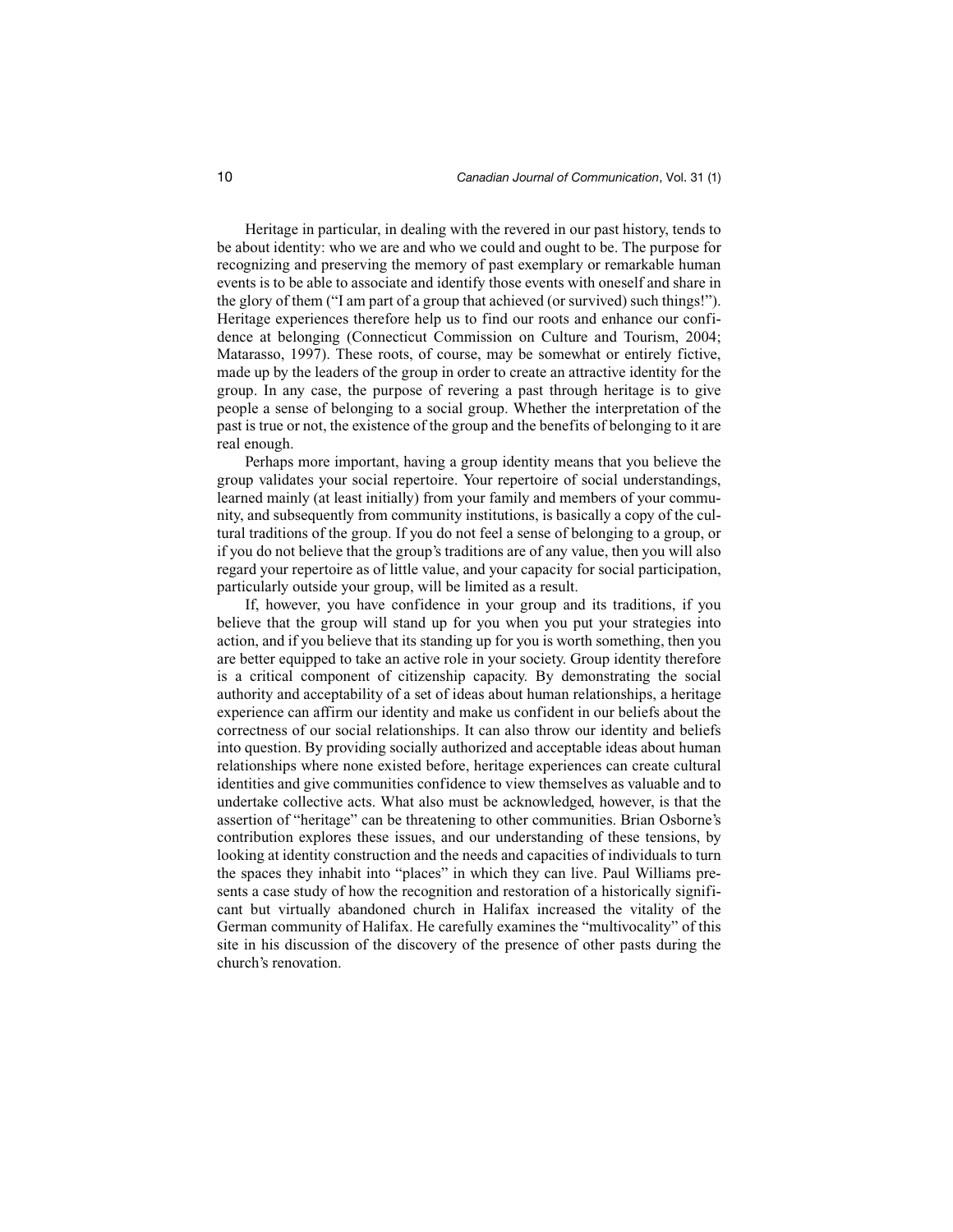#### **Modifying values and preferences for collective choice**

The new ways of thinking about the world around us necessarily imply evaluating the world anew (Matarasso, 1997). If the encounter with a new idea is a fleeting or one-time experience, it may not have a very profound effect. It is easy to ignore or forget a single encounter. However, if the individual is frequently, or as a matter of habit, exposed to new ideas and habitually interacts with others who are similarly exposed, it will be hard to maintain previous attitudes and values completely unchanged. The validation and reinforcement of friends is known to be a strong motivation for the adoption and retention of values (Asch, 1951, 1955; Bond & Smith, 1996). This makes the socializing dimension of cultural participation mentioned above particularly important for encouraging and indeed making possible attitudinal and value change.

There is no guarantee, of course, that the new values will be "better" than the old ones. We may emerge from the theatre wiser and more tolerant, or greater bigots than ever before. The Montréal workshop participants did warn that not all social effects of art, culture, or heritage were positive: we also find violence, racism, and sexism in the arts. However, there is reason to believe that in the long run and in the aggregate, socially dysfunctional and exclusionary ideas (for example, the twentieth-century racial theories of the Nazis, nineteenth-century American ideas of racial inferiority and slavery, sixteenth-century ideas about heresy and witchcraft) will be weeded out of the tradition and the repertoire (Jeannotte, Stanley, Pendakur, Jamieson, Williams, & Aizlewood, 2002; Stanley, 2003a).

The long-term aggregate trend of both arts and heritage is to foster more sustainable social values. More sustainable social values are the kind of values described in the UN Universal Declaration of Human Rights. The superior sustainability of societies that embrace and reinforce these values has been argued in the social cohesion literature (Jeannotte et al., 2002; Stanley, 2003a). I would argue that continued exposure to a diversity of ideas from cultural experiences of all kinds will, over time, change attitudes and values. Gayle Broad, Stephanie Boyer, and Cynthia Chataway describe how the reinstitution of traditional arts practices in the Bachewana First Nation helped them create pride in their identity as Aniishnaabe people. At the same time, their analysis of this community's cultural activities unravels value changes both within and without the Bachewana First Nation community as a result of their engagement. Their efforts to strengthen and reclaim their culture and heritage, for example, were integral to the Bachewana First Nation's successful appeal to the Supreme Court for recognition of treaty rights long denied to them.

#### **Building social cohesion**

Social cohesion means the willingness of people in a society to cooperate with each other in common enterprises to achieve collective goals (Stanley, 2003a). It is often manifest in networks of social connections, and this is one of the things that has been used to try to measure it. In this guise, social cohesion is often referred to as social capital, although there are important differences (Stanley,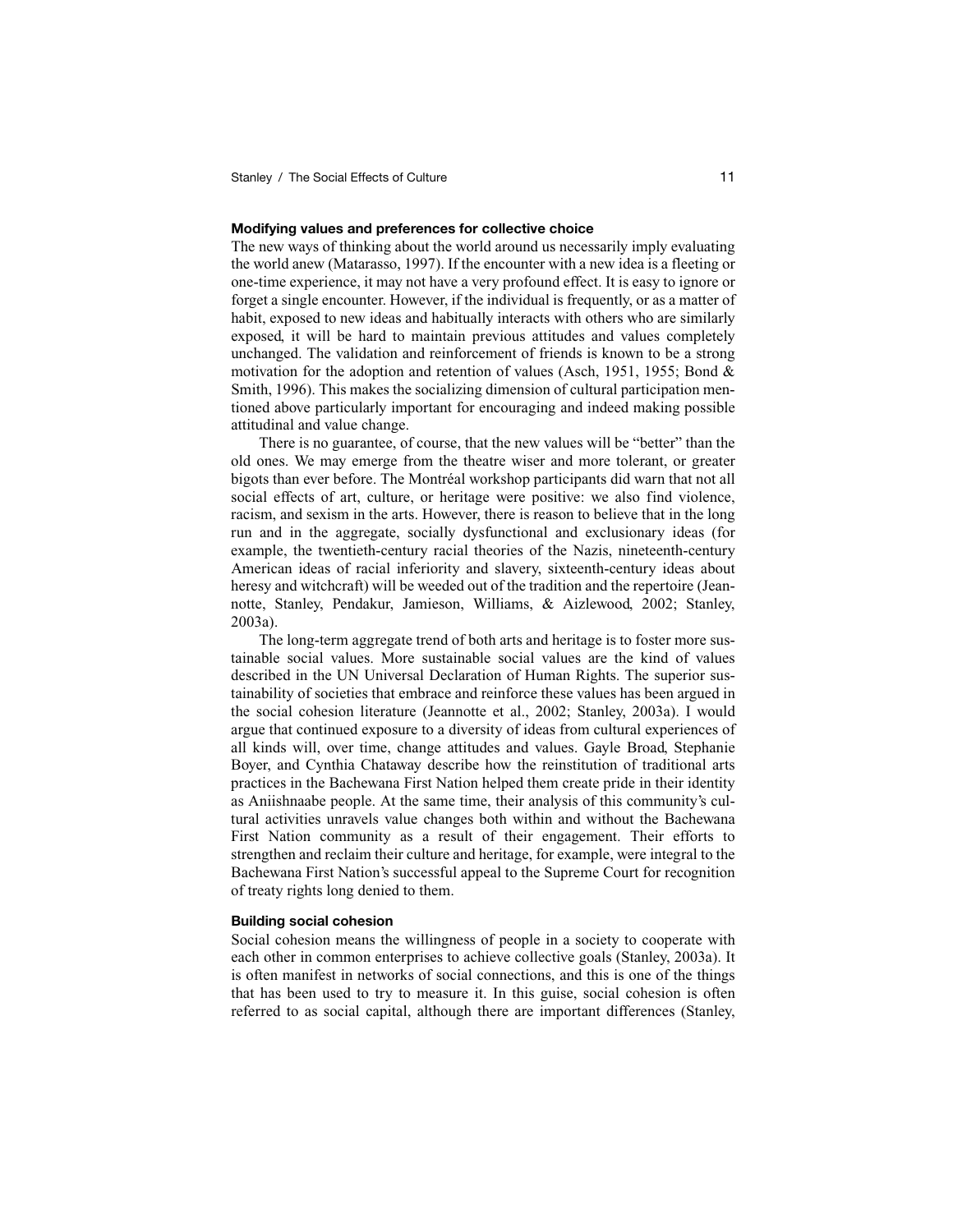2003b). Social networks are only one aspect of social cohesion. More important is the underlying confidence and trust in other people (Putnam, 1993, 2000), which enables people to form the myriad of partnerships characteristic of a society, from marriages to business contracts to the purchase of television sets on credit. The kind of network that helps get a person a job or provides support to the excluded is only a part of the picture. Shared understanding or repertoire and sustainable social values obviously help people to recognize opportunities for cooperation. They enable people to predict the outcomes of cooperation and therefore reduce the risk. The net result is the creation and sustaining of trust, and hence the willingness to continue to cooperate: social cohesion.

We have already seen that there is an affinity between the reception of ideas and socializing, and have recognized socializing as one of the motives for cultural participation. The cultural activity gives us an entertaining excuse to be there and something to talk about that many social gatherings do not. Cultural participation in all forms therefore tends to promote group interaction and cooperation. On a different and more significant level, if the attitudes and values of a society with a vital cultural life are shifting toward the more tolerant, just, democratic, humane, and inclusive, through the influence of a diversity of artists and curators, then cooperation between groups and individuals in society is going to be made easier (Jeannotte et al., 2002; Matarasso, 1997; Stanley, 2003a). As the arts increase our awareness of alternative patterns of living, the options for cooperation with others (both in ways to cooperate and potential new partners) are increased.

Heritage experience may have an even more direct effect on social cohesion than the arts. By helping to reaffirm a group's identity, it helps groups gain pride and confidence in their abilities. It therefore better equips collectivities and communities to enter into relationships and cooperate with others as equals. Of course, heritage activities could also reinforce an insular or exclusionary identity, where you confine your relationship to others of "your kind," however defined. Here we have the classic contradiction between bridging and bonding social capital. I have, however, argued that bridging and bonding are not characteristics of social capital but of the motivations of the social group that is exploiting the capital (Stanley, 2003b). If a group is secure and confident in society, then they will use the social capital to bridge, to reach out. If they are beleaguered, excluded, marginalized, or threatened, then they will use the same social capital to reinforce their identity and to protect themselves from outside relationships, which they believe are likely to be harmful. The use of heritage, or for that matter the arts, for bonding purposes may be an attempt by the group to maintain what social cohesion they can in the face of the unwillingness of the rest of society to cooperate with them. Arts and heritage participation does not, in such a case, increase social cohesion, but keeps it from deteriorating even further.

Cultural participation enhances social cohesion because it creates occasions for socialization that are particularly attractive. I further propose that societies that have dynamic and diverse cultures will evolve toward greater tolerance and respect for human rights, the individual, and the diversity of ideas, thereby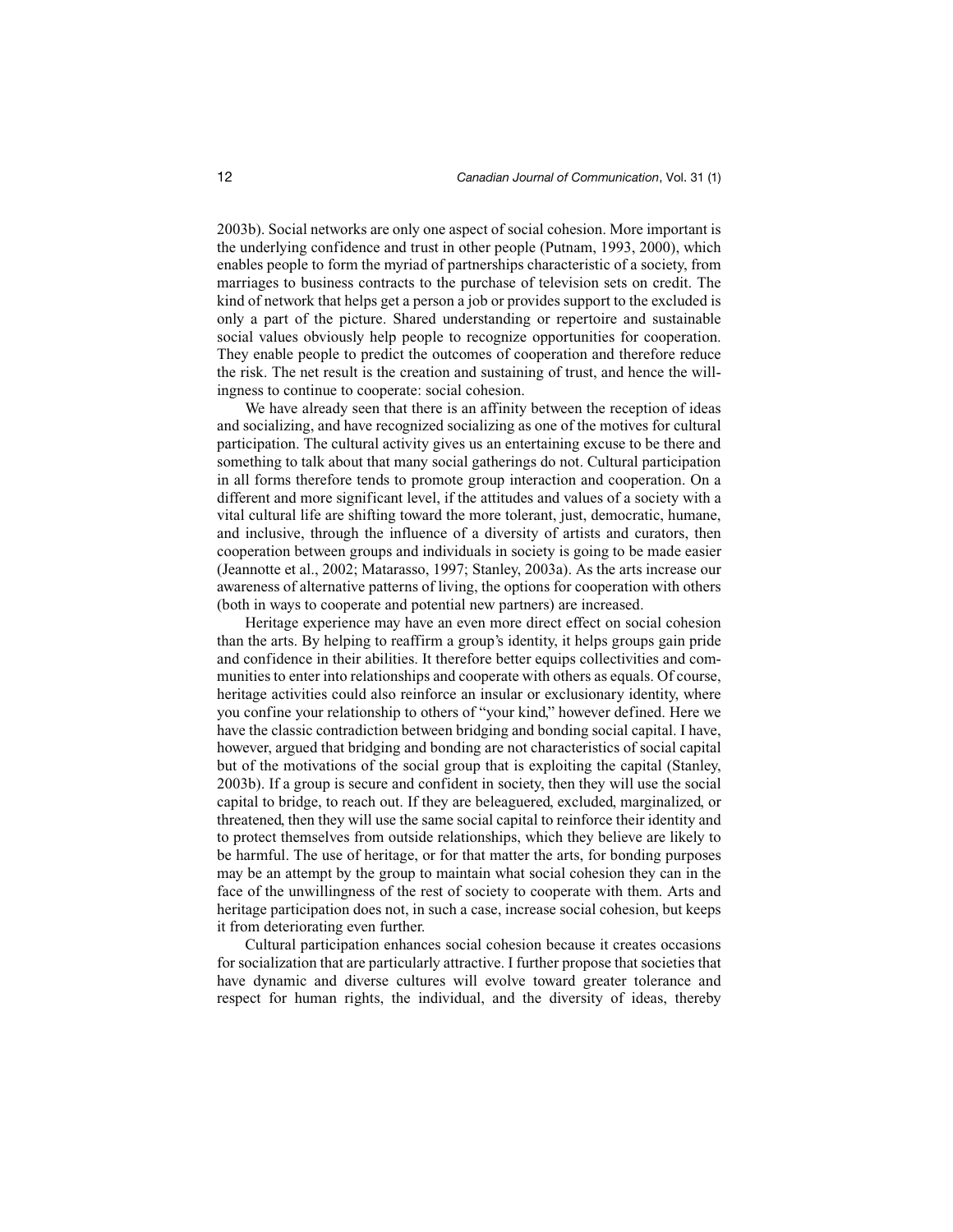increasing a willingness to cooperate. Heritage activities thus increase a net willingness to cooperate through the creation of stronger group identities and confidence. Sharon Jeannotte's examination of the data from the Community Foundations of Canada Our Millennium project, which invited Canadians to make "gifts" to their communities during the 2000 millennium year, looks at the nature of the "gifts" and finds that a disproportionate number of projects featured various aspects of arts and heritage, a testament to the value of culture and to its centrality in the lives of citizens. Jeannotte's analysis of these gifts indicates how communities across Canada can build social capital through heritage projects and how such projects may foster social cohesion and identity.

### **Contributing to community development and fostering civic participation**

We have seen that culture equips people with the social repertoire necessary to understand and interpret other people's actions and motivations, and gives people the confidence necessary to act socially. We have seen that culture increases confidence in people's identity and group, and changes values. We have seen that culture contributes to people's willingness to cooperate both directly and through increased understanding and strengthened identity.

If people come to share understandings, gain a greater sense of belonging together and are proud if it, and increase their willingness to cooperate, then it would not be surprising for them to find that their community has increased its capacity to act together to achieve mutual goals. This increased citizenship capacity is not a direct effect of an encounter with arts or heritage, but is a consequence of the other changes that arts and heritage experiences have effected. When the group as a whole acts, of course, it is still individuals who act in concert. They might undertake volunteering, political protesting or voting, organizing activities in the community, even charitable giving. Viewed from this individual perspective, these things are often called civic participation. Civic participation is then merely the reverse side of the coin to community development. As such, it too is fostered indirectly by individual encounters with arts and heritage. By fostering a sense of collective identity, by increasing community confidence and the willingness of individuals to cooperate, a dynamic and diverse culture will be a significant contributor to community development. Increased civic participation is a consequence of a dynamic and diverse cultural scene in the community. Lon Dubinsky vividly describes the liveliness and importance of the arts scene in Kamloops, BC, showing how the arts have created a civic spirit leading to a selfsustaining capacity for community action.

## **Conclusion: Cultural citizenship**

Swidler (2003) showed that an individual's cultural repertoire provides the models from which she fashions her actions. The Montréal workshop concluded that arts and heritage participation enhances social understanding, promotes identity formation, modifies values, builds social cohesion, and fosters community development and civic participation. These are the mechanisms by which cultural participation provides the models to fashion the individual's public action. An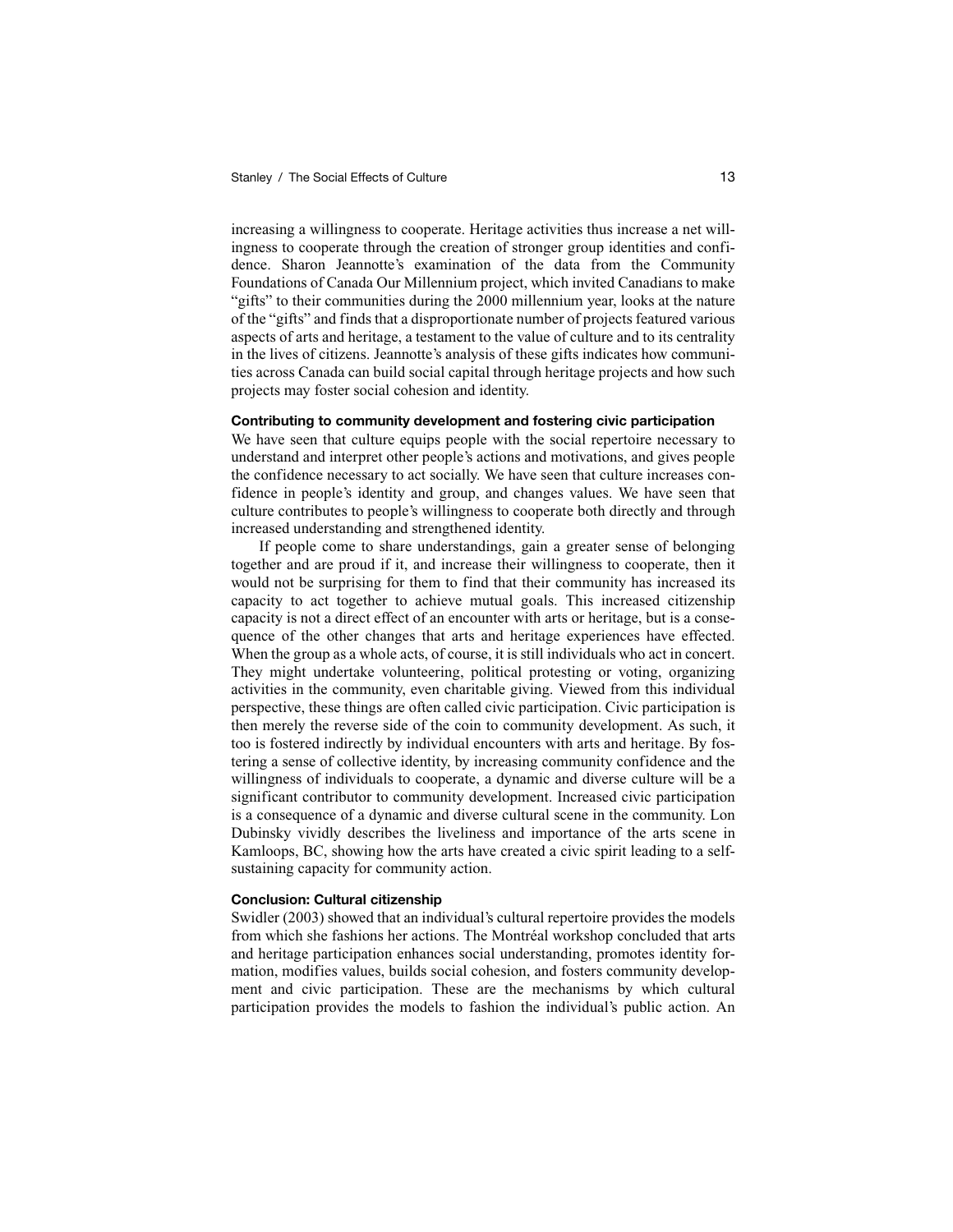individual's cultural participation influences how she behaves toward others in society, and their cultural participation influences how they treat her. Culture permeates social, economic, and political action.

Culture is a source of power. If it is left to an elite to determine culture for a society, the elite will have profound influence over social action (Bourdieu, 1989). This is not an acceptable condition in a democracy, where it is the right of all citizens, more or less equally, to determine appropriate action. It follows then that citizens must have the right and capacity to shape culture and influence the interpretation and creation of meaning. In a democracy, we must be not only citizens, but cultural citizens.

Cultural participation increases the diversity of ideas available to society as a whole and the capacity of citizens to make wise judgments about public issues. As a result, society is more democratic and so, by definition, better at meeting its citizens' needs. We will all benefit in the long term from these better decisions, whether we as individuals participate in cultural activities or not. As a consequence, we cannot rely on market forces to produce cultural "goods" at a socially optimum level. It is therefore the responsibility of governments to promote domestic culture to ensure that a socially optimal amount of it is produced.

Culture is important both to the individual and to the health of the nation. The case studies presented in this volume show just how important culture is. It is hoped that the publication of these articles will inspire both further research efforts in this important field of inquiry and active policy development at all levels of government responsible for culture.

#### **References**

- Andrew, Caroline, & Gattinger, Monica. (2005). Accounting for culture: Thinking through cultural citizenship. In C. Andrew, M. Gattinger, S. Jeannotte, & W. Straw (Eds.), *Accounting for culture* (pp. 1-6). Ottawa, ON: University of Ottawa Press.
- Appadurai, Arjun. (2004). The capacity to aspire: Culture and the terms of recognition. In V. Rao & M. Walton (Eds.), *Culture and public action* (pp.59-84). Stanford, CA: Stanford University Press.
- Asch, E. Solomon. (1951). Effects of group pressure on the modification and distortion of judgments. In H. Guetzkow (Ed.), *Groups, leadership and men* (pp. 177-190). Pittsburgh, PA: Carnegie Press.
- Asch, E. Solomon. (1955). Opinions and social pressure. *Scientific American, 19*, 33-35.
- Bond, Rod, & Smith, Peter B. (1996). Culture and conformity: A meta-analysis of studies using Asch's Line Judgment Task. *Psychological Bulletin, 119*(1), 111-137.
- Bourdieu, Pierre. (1989). *Distinction: A social critique of the judgment of taste.* London: Routledge & Kegan Paul.
- Connecticut Commission on Culture and Tourism. (2004). *The values study: Rediscovering the meaning and value of arts participation.* Hartford, CT: Connecticut Commission on Culture and Tourism.
- Cowling, Jamie (Ed.). (2004). *For art's sake: Society and the arts in the 21st century.* London: Institute for Public Policy Research.